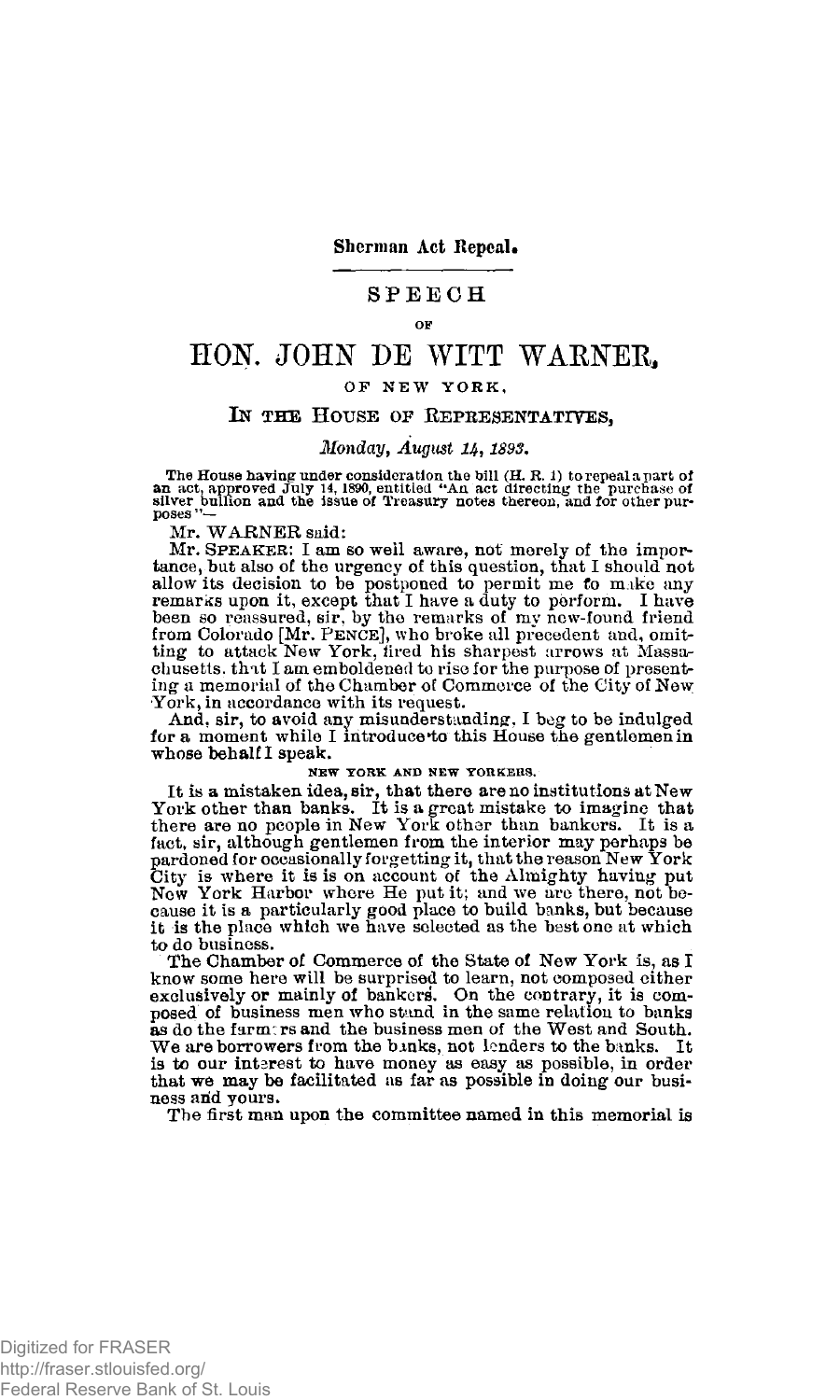Mr. John Claflin, a man whose business is to find wherever in the broad United States he can sell on credit the greatest amount of dry goods. The next is Henry Hentz, a man who is known as one of the leading, if not the leading, cotton-buyers of America, whose business consists in making as good a market as possible for every pound of cotton that he can find in the South and South-west. The next is a man engaged in foreign commerce, and whose livelihood consists in the extent to which, by the.development of that commerce, a market can be found abroad for the most wheat, the most cotton, the most pork, and the most of the other products of this great country.

Each is engaged in getting from the banks every bit of credit he possibly can, in order that he may be able to extend it to those with whom he deals in every part of the country. Upon<br>your prosperity depends our possibility of prosperity. Whenever there is a State to be developed in any part of the Union<br>it is we who are interested in the prosp abundance of currency needed to move the crops in any part of the country it is we who are interested in making that cur-rency more abundant. It is we whose business consists in having those crops as great as possible, in order that we may have more business to do with you for your profit as well as ours.

Now, sir, I do not wish to infer that the strictures that have been made against the bankers of the city of New York are in anyway deserved. As a matter of fact, I believe that their interest as well is bound up in the prosperity of the whole country. As a matter of fact, I know" that, before the banks of any part of the rest of the country even considered the question, the banks of New York made preparation to advance funds to all parts of the country, in order to keep from coming on—and when it came on, to keep from coming to a crisis—the very situation with which we'are now confronted. But at the same time it is not the banksof New York, as such, for which I speak. And' if there is any reason why they should be offered up as a sacri-fice, not to the golden calf, but to the silver pig, I beg that the Chamber of Commerce at least may be exempted from that condemnation.

#### **THE BUSINESS SITUATION.**

Now, sir, we find ourselves in this position. We have exhausted our credit. We can, therefore, no longer extend credit to the rest of the country. We find ourselves unable to sell your merchants dry goods unless they will pay us cash, which they can not raise. We find it impossible to buy your cotton and your wheat, because we can not obtain the funds wherewith to pay for them. We find that, instead of being enabled to do your business to your profit and ours, the situation is such as to enforce a per-fect paralysis alike upon the prosperity of the country, upon your opportunities for prosperity, and upon our possibilities in that line.

Now, sir, there have been presented to this House, too ably to leave any excuse that I should repeat them, some of the arguments to account for the present situation. I will omit them. I will only attempt to tell you the facts, with the sense of the responsibility that comes from knowing that upon the correct solution of the situation with which we are faced depends our commercial prosperity—the very existence, indeed, of the busi-ness of New York. If we are mistaken, we are mistaken upon

Digitized for FRASER http://fraser.stlouisfed.org/ Federal Reserve Bank of St. Louis

12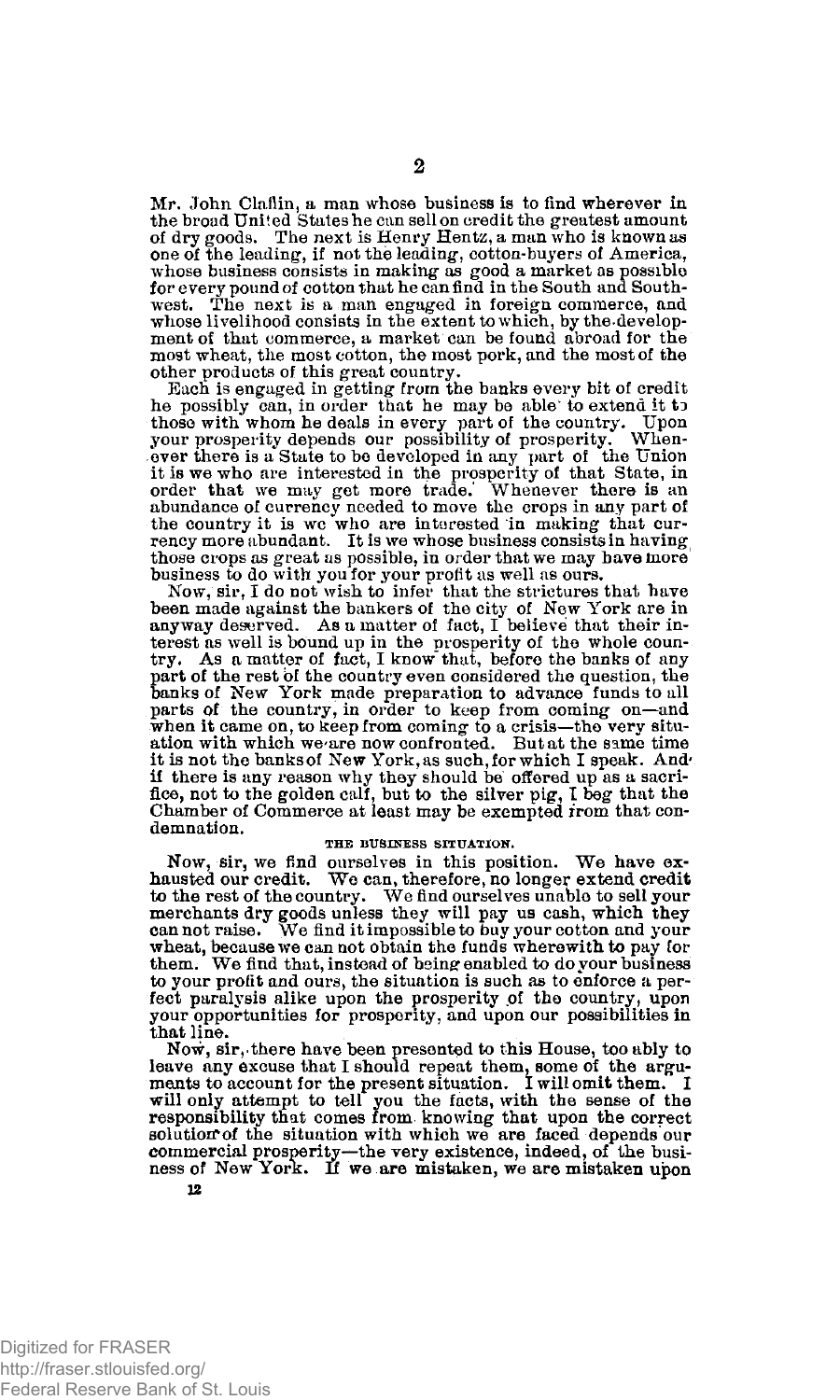a matter which most directly and most vitally concerns our own interest. If we fail in our efforts, the result will be that we shall be the first and the worst sufferers.

The situation is not one which has come upon us without warning. Three years ago we began to be questioned by prudent in-Three years ago we began to be questioned by prudent investors in our own country, and more generally by investors from abroad, as to whether or not American investments were entirely safe. With the passage of the Sherman act this uncertainty and distrust increased. We saw signs of it in the growing insistence that all contracts should be made payable in gold. We saw signs of it in the, abnormal return of American securities: we saw signs of it in the falling off in investments in those securities in quarters where they had been most favored.

These symptoms have steadily increased from that day to this. Our friends upon whom we depend for the money to enable this country to be developed have grown more and more suspicious and distrustful. Last winter, when they saw the free gold in the Treasury, having- already dropped more than \$75,000,000, go towards the vanishing point, there came a new wave of distrust; and more and more of our securities were returned. And now, just as we need money to market our crops, just as the solution of this question is forced by the action of India, the crisis has at last come. With a full sense of the responsibility under which the appeal is made, we ask you to repeal the act providing for the purchase of silver bullion.

#### **OBJECTIONS ANSWERED.**

Now, sir, there are certain objections made, certain suggestions made in answer to what I have said, which it is proper, perhaps, to note.

#### **THE ACTION OF INDIA.**

In the first place, we are told that this crisis has followed the demonetization of silver by India. I myself am not disposed to exaggerate the importance of India. I believe that the effect of the Indian demonetization of silver is exaggerated. But it is a fact that until lately India and the United States were suffering steadily increasing embarrassment in their endeavor to sus-tain the silver standard against the civilized world.

It is a fact that within the last few weeks, by the act of that Government which rules her destiny, India has been withdrawn from that task. Since that time we have staggered worse and worse toward what seems an inevitable fall. If we attempt to carry that burden alone, such will be our fate.

#### **MONOMETALLISM.**

It is also suggested that this repeal involves monometallism. Now, sir, there may be some people in this world, or in this House, who care particularly about the theories of monometal-lism and bimetallism. But I tell you frankly that the Chamber of Commerce of the State of New York do not care anything about either. What they want is whatever system may make money most abundant, currency most sound, confidence most widespread—this to enable them to do the most and most profitable business.

We are perfectly willing to go on under bimetallism, if that is the condition under which there will be most confidence and our currency will be most plentiful and most sound. We are willing to go on under monometallism, if that is the condition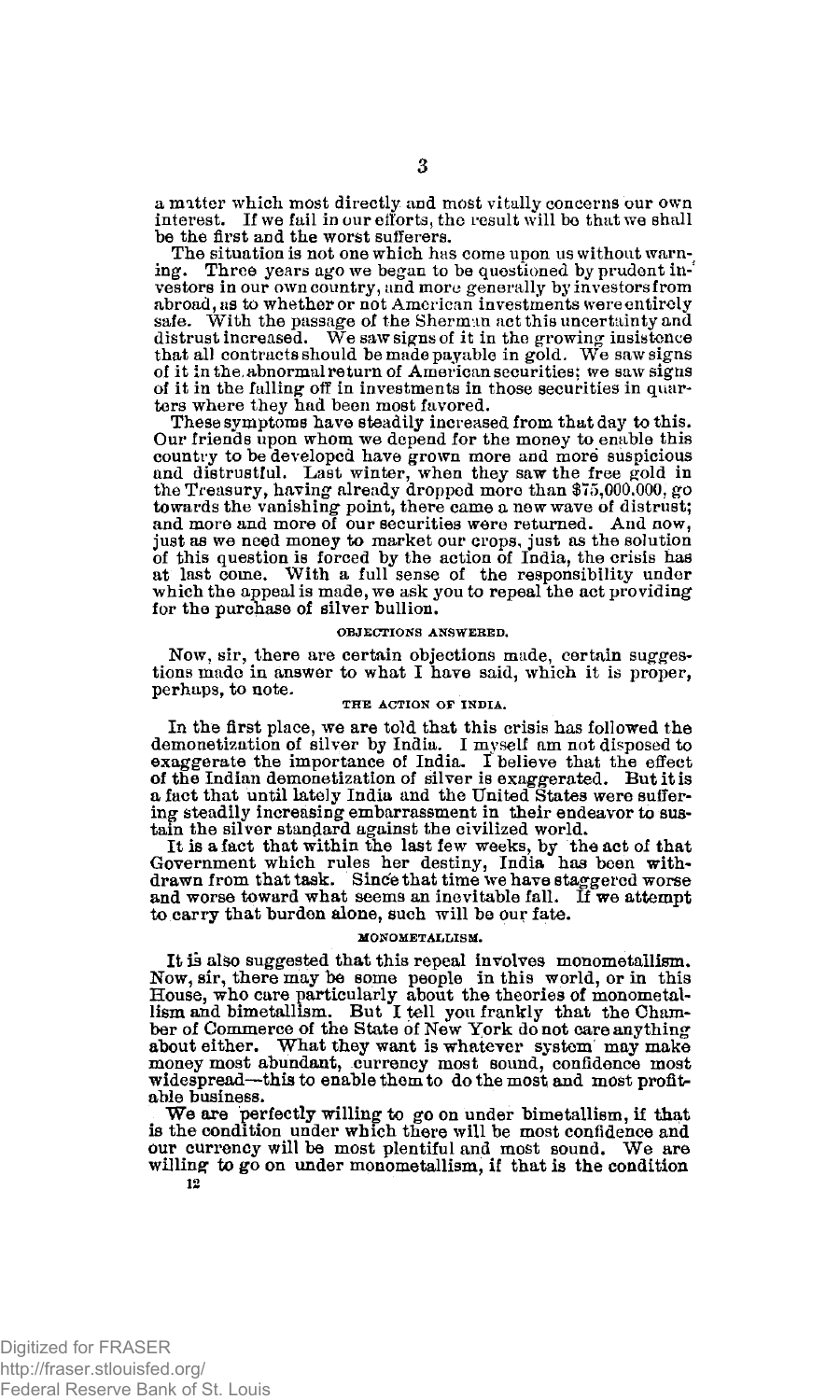which will give us these results. But, sir, what we object to is this: Those among us who are Republicans consider it the most indefensible business policy; those among us who are Democrats 'consider it an undemocratic use of governmental power to sacrifice the interests of this great country in order to bring about either one system or the other.

We believe, indeed, that bimetallism would be better secured had not our Government put its meddling hand into this business; but we are are perfectly willing to go on with monometal-lism or with bimetallism, provided our Government does not force upon us an unsound currency, provided our Government does not so intermeddle with the good faith of contracts that business men throughout the world will be led to lose faith in the honesty of American finances and the soundness of American securities.

#### **INDEPENDENCE.**

The suggestion, however, is made in answer to this, that we should ignore other nations, and we are twitted with being dependent upon the "money sharks" of the East and the money-<br>lenders of Europe. Mr. Speaker, the one man who is inde-<br>pendent in this world is the man who has nothing. Take a man who lives upon a rugged mountain side, which no amount of cultivation can coax into productiveness, and he is independent alike of the money market and of the labor market. There is nothing under heaven that he can do with money, and there is no excuse for any labor to develop his estate. But take the man of brains, who sees an opportunity for the

development of a great, rich, growing neighborhood, and he needs all the money that, from every part of the world, confi-dence in the future of that neighborhood—confidence in the honesty of that neighborhood—confidence in the security of investments in that neighborhood—can bring. We are the greatest borrowing nation of the world, simply because the star of our promise shines brighter than that of any other nation in the world, and we shall best fulfill our grand destiny by getting as much help as we can from all parts of the world to develop these United States of ours.

Mr. Speaker, I am not one of those who believe that we are, in any strict sense, dependent upon Europe. I have no doubt if we should build a wall about this country that, after a generation perhaps, there would still be found a very large number of very healthy people here. I have equally little doubt that, if we should build a wall about Colorado, that State would find itself, after a generation, still inhabited by people speaking the English language.

But, sir, the folly that would suggest that we repel the investments which Europe has sent to assist in developing this country, if carried to its logical result, would repel from Colorado the investments that New York and Boston and Philadelphia have sent there, with faith in the future of Colorado, to help to develop that State. And, sir, just as, in direct proportion to its present prosperity, no Western State could for one moment afford to have withdrawn from its borders the investment of Eastern capital that is now employed in building it up, so, equal would be the fatuity of these United States if we should break down the confidence of the world and cause the withdrawal of all the foreign capital which, on account of their confidence, in us, the people of other nations have sent us for our upbuilding.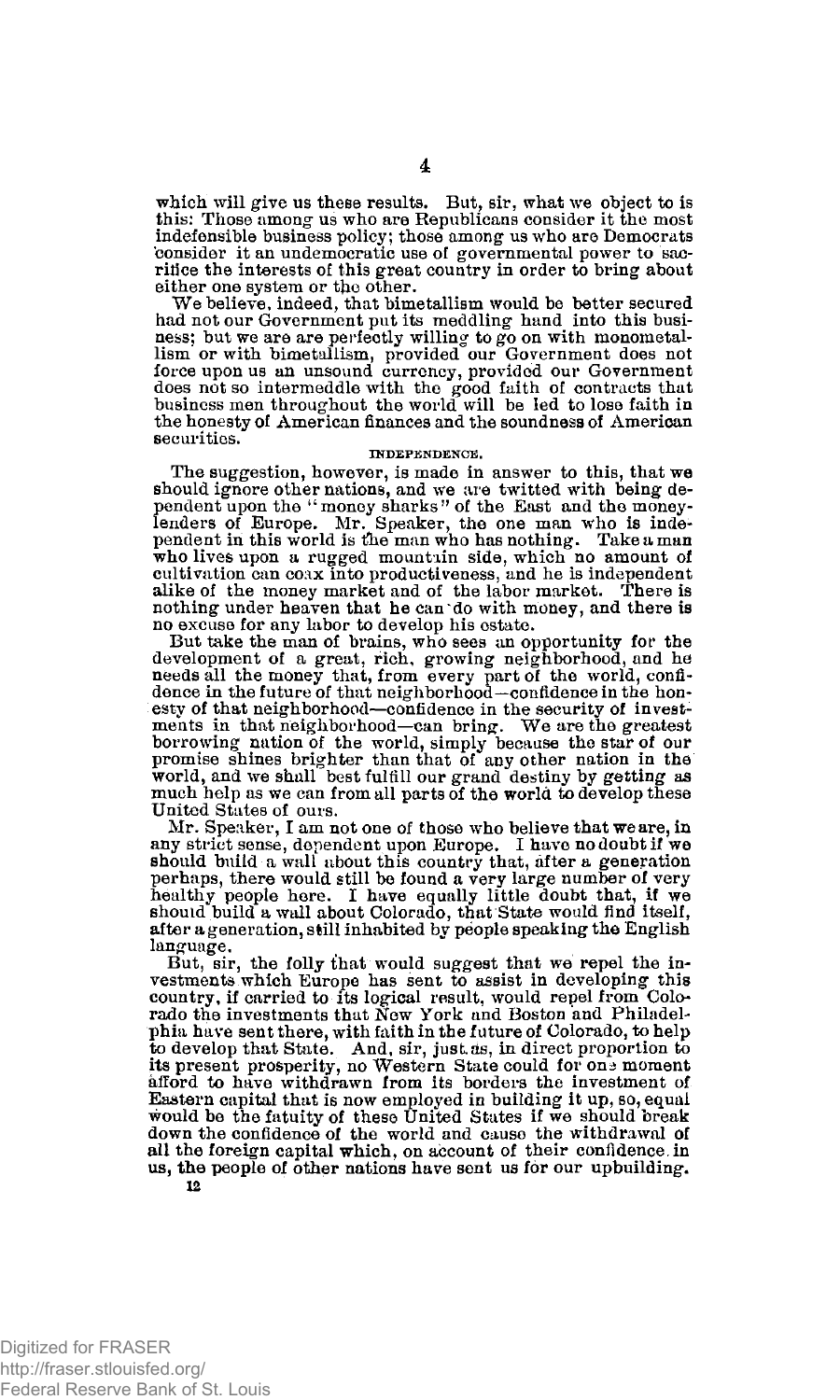#### **FREE COINAGE.**

It is suggested, however, by some of our friends on this side of the Chamber that we should try free coinage. One hundred years ago Alexander Hamilton established the free coinage of silver and gold in this country at a ratio of 15 to 1. The result demonstrated that he had made a mistake, and silver being overvalued in our currency, we went right straight to silver monometallism, and we stayed there for forty years. In other words, the fact that our Government was carrying on the coinage of these two metals at a fixed ratio did not suffice to raise the price of silver the 3 or 4 per cent which, during that time, separated it in the market from the price of gold; and under the lead of a Democrat of Democrats, under an Administration than which none was ever more Democratic, in view of the fact I have mentioned, expressly stated as the reason for its action, we changed the ratio in order to drive out silver and bring us to a gold basis.

During the next forty years the free coinage of those two<br>metals at the rate of 16 to 1 did not raise gold the 3 per cent necessary to make it equal with silver. That brought us to 1873.<br>For these last twenty years we have ment after another, each announced in'advance as a grand panacea calculated to keep the two metals together. Yet to-day they are farther apart than ever.

So, sir, when you ask us to accept the free coinage of silver at the ratio of 10 to 1, with the assurance that this will bring the two metals together, we say to you that for forty years we have seen a slight overvaluation of silver in the ratio fail to raise it to the mark of gold; that for forty years we have seen a slight overvaluation of gold.fail to raise it to the price of silver; and that now, when the two metals are 40 per cent apart, the last thing that a man of common sense would expect another man of common sense to agree to is an attempt to try again these old experiments under the present aggravated conditions. In other words, you are asking us to justify the fears of the very ones whose lack of confidence in our present situation has brought us to this pass. [Applause.]

#### **OTHER RATIOS PROPOSED.**

It is suggested, however, that we compromise; that we adopt some other ratio than 16 to  $\mathbf{k}$ ; that we try 18 to 1 or 20 to 1. Now, Mr. Speaker, if these gentlemen had not so often and so eloquently explained to us that it was our duty to stand by 16 to 1, that the power of this Government is sufficient to put the two metals together at that ratio, we might have more confidence in their consistency, even if not in their judgment. But the very moment that they admit it is necessary to bring the ratio of coinage to coincide with or to approach the commercial ratio, they have convicted themselves of fallacy in the very ground of their argument.

If we are going to have any ratio, Mr. Speaker, for Heaven's sake give us 16 to I. If you put the ratio at 16 to 1 we know exactly what will happen so far as financial prescience can prophesy anything. This ratio is so low that we know that it will immediately depreciate our currency to the present ruling commercial

basis of silver; and we shall know how to prepare for it. But, sir, if you put us on a ratio of 18 or 20 or 24 to 1, or any ratio which in your judgment seems to approach, or which does approach, the commercial ratio, we are then face to face with this dilemma. Should silver rise 3 per cent, or 2 per cent, or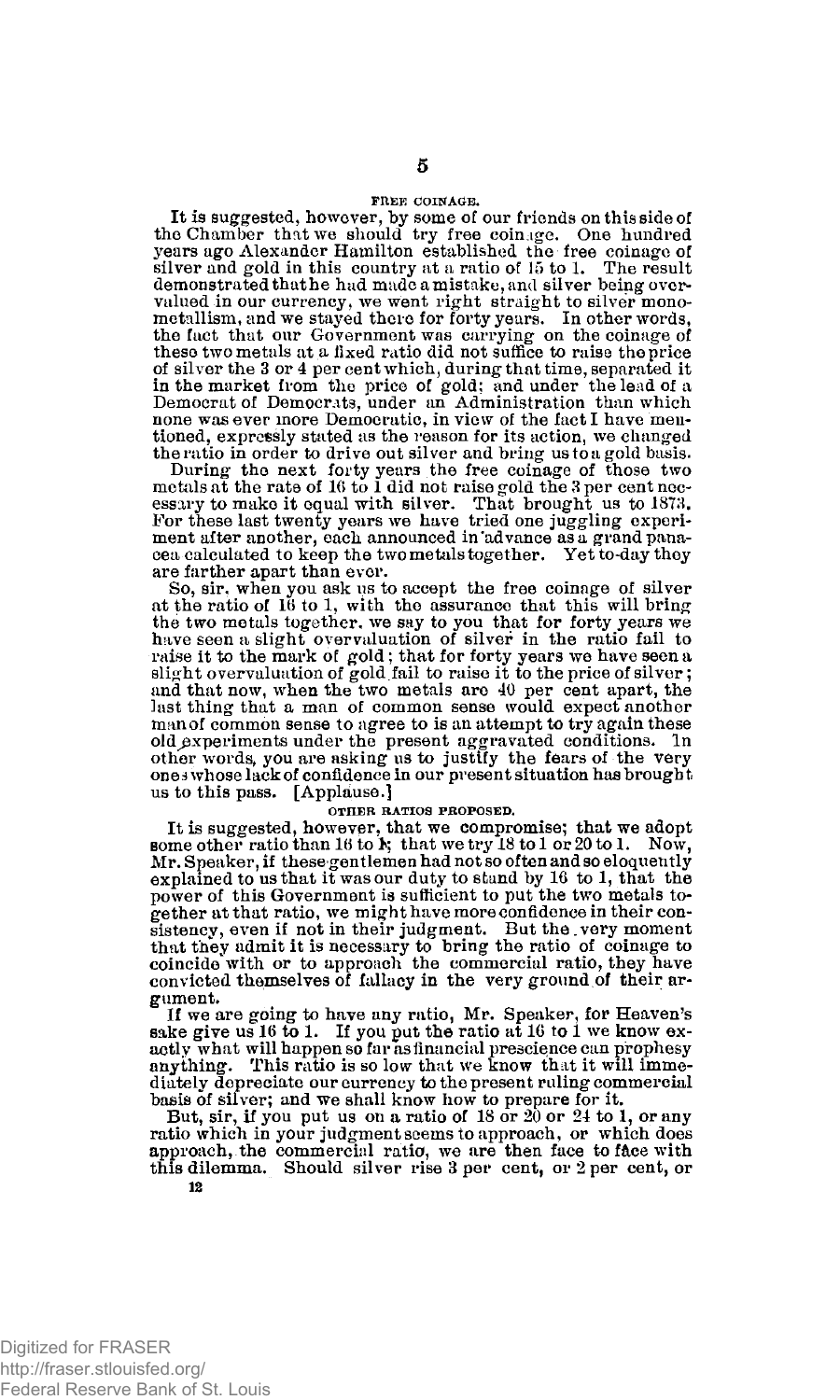even 1 per cent, in its commercial value as compared to gold, it would destroy the efficacy of your ratio and would bring us to gold monometallism.

If silver should fall in value 2 or 3 per cent so as to change to .that extent the relation between the market values of the two metals, we would immediately be driven to silver monometal-lism. We would be exposed to the alternation of silver monometallism and gold monometallism with invariable depreciation. If you are going to break down the present status, if you insist<br>upon breaking up our business and yours, for Heaven's sake let<br>us die in peace with the paralysis from which we are now suffering. Do not first stretch us upon the rack of silver monometal-lism and then upon the rack of gold monometallism—the two constantly meeting and passing each other—first doubling, and then halving, the metallic currency of the country. If you are going to give us anything in the line of a free coinage ratio give us something that, when we have taken the plunge, will assure us we have struck bottom.

#### **THE CHICAGO PLATFORM.**

It is suggested that we must carry out the Democratic platform. I agree to that; but, sir, there appears to be a misunder-<br>standing about that platform. I thought I knew what it was.<br>It was my good fortune to hear it read to the convention which adopted it. I have a copy of it here. I had supposed that it was<br>an authentic copy. I find the pledges in that platform upon the financial matter to be these: First, for a repeal of the Sherman silver-purchase provision; next, the use of both silver and gold as the standard money of the country, and the coinage of them both without discrimination. I think that means free coinage; I will admit that it does.

But it is also provided that the dollar of coinage of both met;Is must be of equal intrinsic and exchangeable value, and be adjusted through international agreement or by such safeguards of legislation as will insure the maintenance of the parity of the two metals and the equal power of every dollar at all times.

Then follows a solemn assertion that we do this in order that the farmer and the laboring man may be spared from the evils of unstable money and a fluctuating currency.

Mr. Speaker, if there was ever a pledge\*made by man that was sacred, I think we have it here. But these gentlemen come to us without any pretext that an international agreement has been arrived at, without any suggestion of legislation, except such as has been discredited by the experiments of the past, and ask us to help them "to inaugurate a new and worse series of financial experiments than any which have damned their inventors during the last hundred years in the nation's history. Whenever, sir, there shall be made a reasonable international agreement—although in this personally I have little faith—yet as a Democrat I will vote for it for the purpose of trying the experiment.<br>Whenever any legislation shall be proposed which has not already been discredited by the experiments of the past, I will try to sink' my doubts as to the probable value of it. But until one or the other condition is fulfilled, the Chicago platform expressly forbids free coinage.

It may be, however, that I have wrongly read the Democratic platform; and my respect for the gentlemen who agree with me in loyalty to the grand old party permits me to assume for a mo-**12**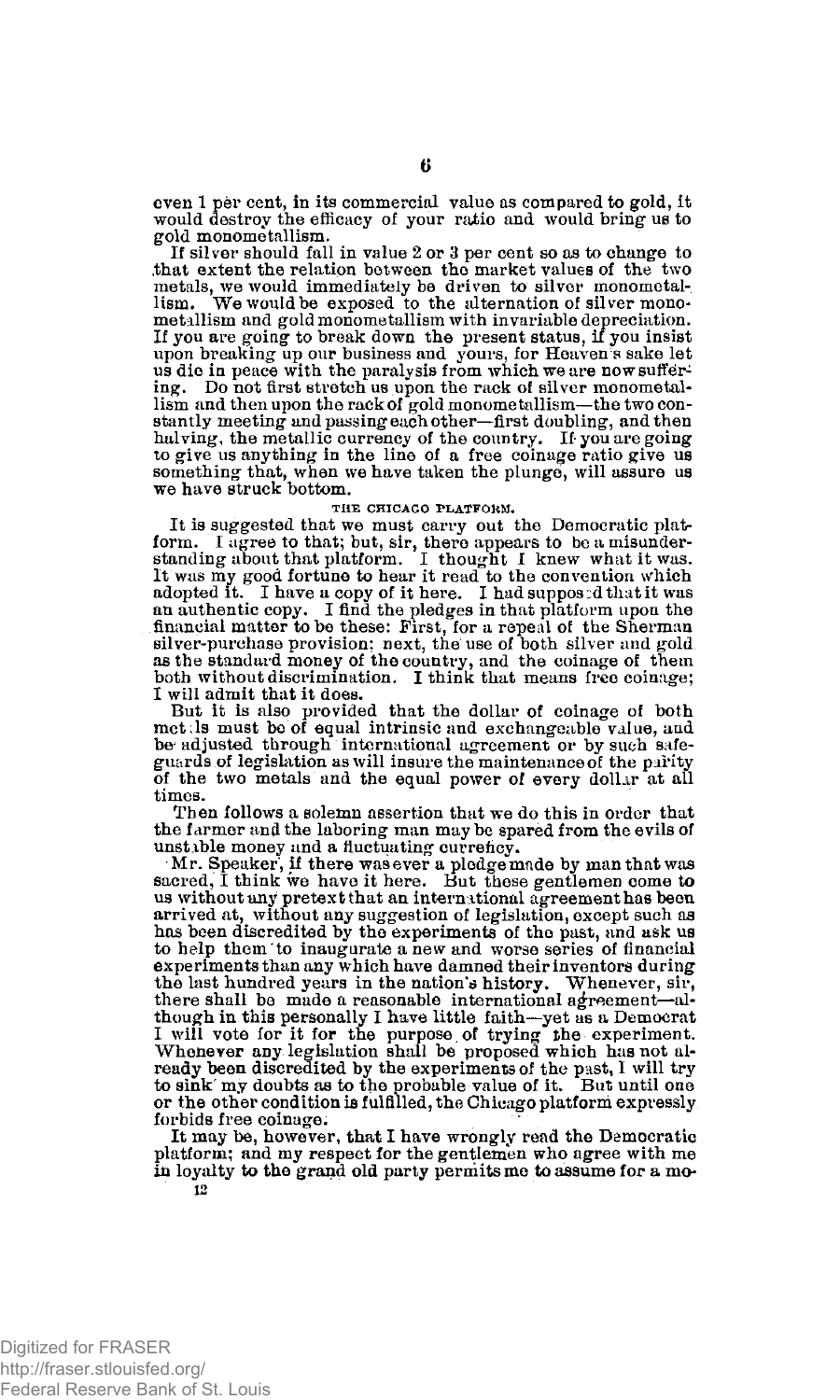ment that they are right and I am wrong—and either that there is some twist of language that will put an entirely different construction upon that paragraph from what appears on its face, or else that the copy I procured from the national Democratic committee is not a correct one. But, sir, suppose that they are right. They appeal to us to carry out the whole platform; and with their hands on their breasts they appeal to their consciences in behalf of this suggestion.

Now, sir, I find a great many other planks in the Democratic<br>platform, and I fail to appreciate the consistency of gentlemen<br>who stand in their places and say they will fight the Democratic<br>party in behalf of their conscie carrying out the other planks of the platform to which they pro-fess loyalty and allegiance. There is a tariff plank in that platform, which is, as far as possible, the representative of that issue upon which we went to the people; and yet no one on the Democratic side of this question has been so conscientious as to say we have got to have a repeal of the McKinley bill tacked on to the repeal of the Sherman law. There is also in the same platform a proposition for the repeal of the tax on State-bank notes, which my friends seem entirely to have forgotten. Now, Mr. Speaker, I may have a\* poor conscience, but at all

events it is not of the elastic kind, and if it occurs to me that I must insist on the whole platform being put into a single bill be-fore I will help to carry out any plank of it, I shall be careful not to omit the leading provisions of the platform to which I appeal.

Mr. COX. You will vote for it all, then?

Mr. WARNER. I will vote for it all, altogether, or seriatim. Mr. CANNON of Illinois. If I understand the gentleman aright, if this bill passes without an amendment, and if the re-peal of the purchase clause of the Sherman act be stricken from the statute books, then the gentleman stands ready to keep the next plank in his platform and to repeal the tax upon State-bank issues?

Mr. WARNER. I do. I voted for it in the last Congress.<br>[Applause on the Democratic side.] I want to say right here, in<br>answer to the gentleman, that while it is not peculinrly to the<br>interest of the section from which I co brought it up just at this time—while we are not particularly troubled with a dearth of circulation, yet we recognize that the present system of currency is a financial straight-jacket into which no free country ought to be pressed. [Applause on the Democratic side.]

And more than that, sir, while my friends, although they are so conscientious, have forgotten that plank of their own platform, this memorial of the chamber of commerce asks not merely for one thing, but for two. It asks for the repeal of the purchasing clause of the Sherman act, and also that measures be taken for the maturing of a plan for a safe and an elastic currency—an entirely different one from that with which we are cursed to-day.

### **FRIENDS OF SILVER.**

Now, Mr. Speaker, I have explained, I hope intelligibly even if not convincingly, that the people of the city of New York, the members of the New York Chamber of Commerce whom I represent, are borrowers instead of lenders of money; that their interests are the same as that of the rest of the country; that 12